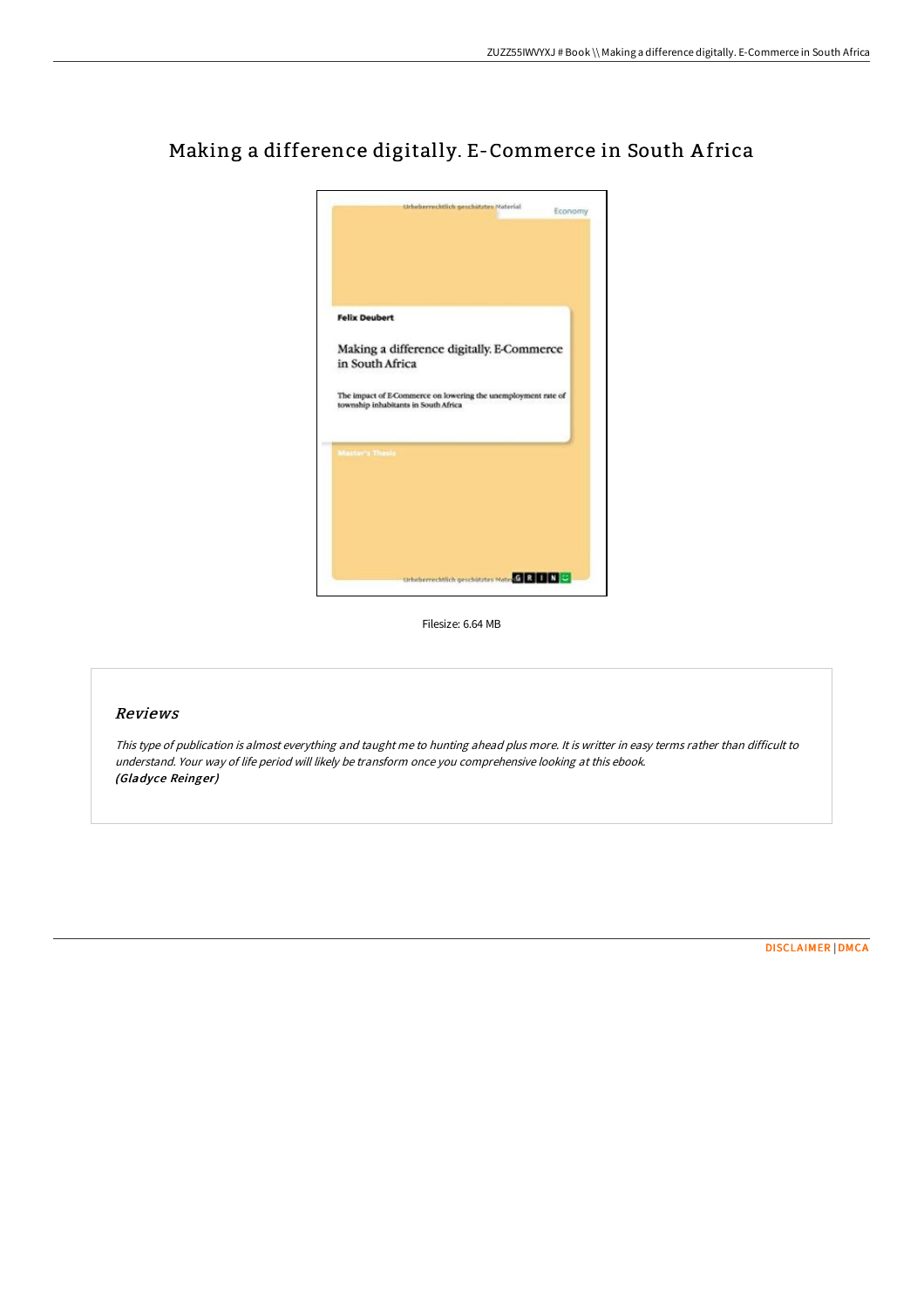## MAKING A DIFFERENCE DIGITALLY. E-COMMERCE IN SOUTH AFRICA



GRIN Verlag Gmbh Nov 2014, 2014. Taschenbuch. Book Condition: Neu. 211x151x11 mm. Neuware - Master's Thesis from the year 2014 in the subject Business economics - Miscellaneous, grade: 1,3, University Witten/Herdecke, language: English, abstract: According to the 'South African B2C E-Commerce Report 2012', South Africa was already in 2011 the fiFh largest country in Africa in terms of the number of Internet users. Today in 2014, there are approximately 12,5 million South African Internet users . Since several years, the E-Commerce sector is facing a boom in South Africa. However, not everybody seems to profit from or participate in this boom. Economically and socially, South Africa is still deeply divided. The inequality within the population, the distance between rich and poor is extreme: The richest 20 percent of the population account for almost 70 percent of total income, the share of the poorest 20 percent is just under three percent. Almost a third (31.9%) of the population lives on the equivalent of less than 2 Dollars a day . Around seven million people are considered long-term unemployed with no job prospects, especially those living in informal settlements, the so-called townships . The social and economic inequality is a big problem for the country of South Africa. E-Commerce has the potential to resolve this problem, as it is booming and companies plan to extend their businesses as well as their employee numbers. The idea is to train people from the townships in order to get them to work in the E-Commerce business. Interesting for this thesis are those E-Commerce companies with big storage halls, as they are the ones who might be in need of untrained employees of the townships. Jobs could be needed in basic positions such as picking and packing, quality control and customer services in big warehouses. Supposed...

⊕ Read Making a difference digitally. [E-Commer](http://digilib.live/making-a-difference-digitally-e-commerce-in-sout.html)ce in South Africa Online  $\mathbb{R}$ Download PDF Making a difference digitally. [E-Commer](http://digilib.live/making-a-difference-digitally-e-commerce-in-sout.html)ce in South Africa